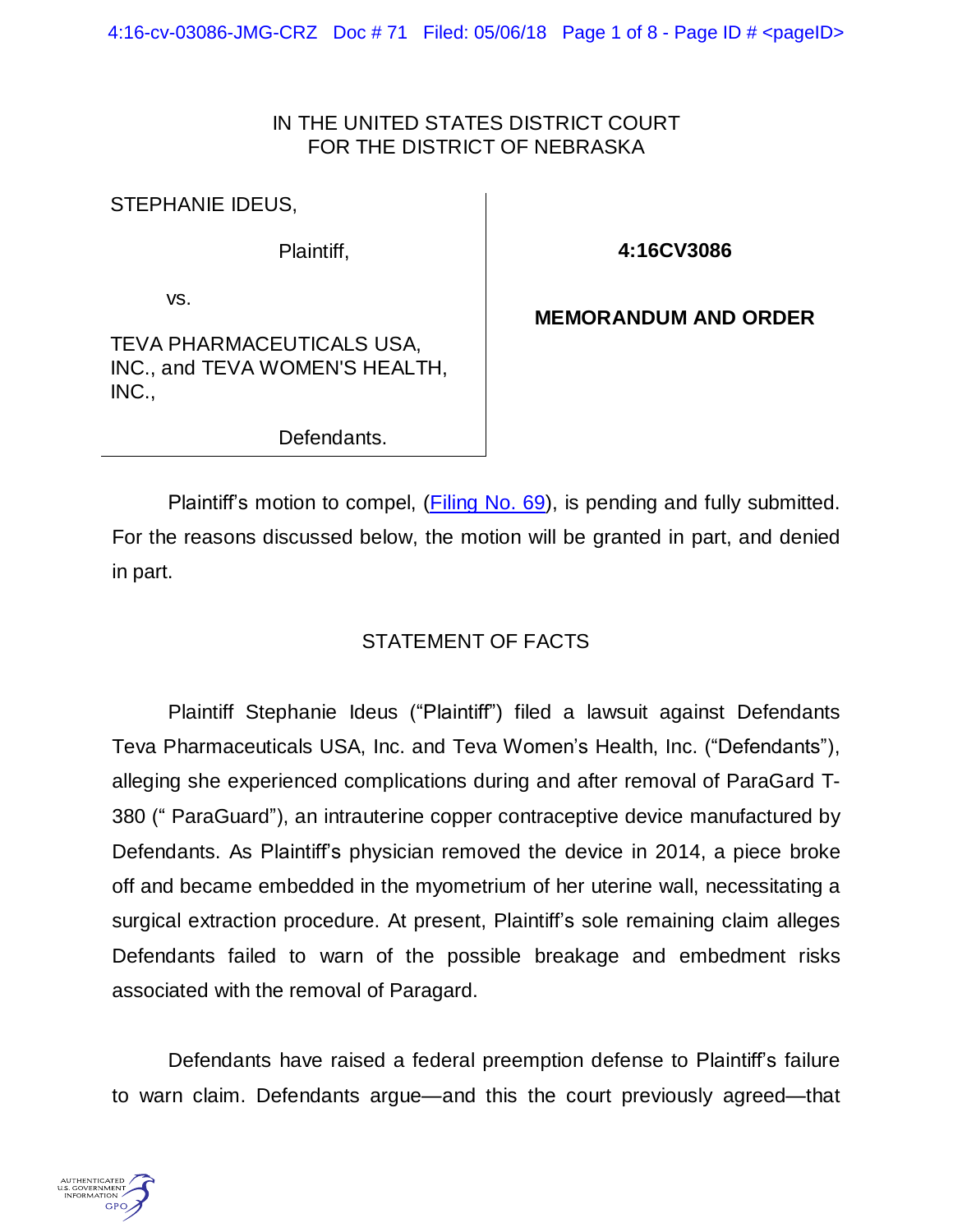federal regulations restrict a drug manufacturer's ability to change the drug labelling approved by the Food and Drug Administration ("FDA"). [\(Filing](https://ecf.ned.uscourts.gov/doc1/11313891999) No. 56) (granting Defendants' motion for judgment on the pleadings on the basis of federal preemption but allowing Plaintiff a chance to amend her complaint). Thus, Defendants claim any state law warning and labelling requirements—as here proffered by Plaintiff—are preempted by federal law. [\(Filing No. 61\)](https://ecf.ned.uscourts.gov/doc1/11313917045).

Plaintiff, in turn, argues that the FDA's "changes being effected" regulation allows for labelling changes when a drug manufacturer comes into possession of "newly acquired information" subsequent to a label's FDA approval. (*Filing Nos.* 64 [and](https://ecf.ned.uscourts.gov/doc1/11313955309) 69). And when evaluating Defendants' renewed motion for judgment on the pleadings, this court agreed, [\(Filing](https://ecf.ned.uscourts.gov/doc1/11313939923) No. 66), finding Plaintiff had pleaded the existence of newly acquired information so as to overcome Defendants' preemption defense at the pleading stage) (emphasis added).

Therefore, as this litigation enters the discovery phase, a central dispute is the existence, sufficiency and character of "newly acquired information" that Defendants may possess. Plaintiff's motion to compel requests an order compelling a response to Request No. 36, which seeks "all documents that concern any Complaint Investigation Process regarding Paragard T-380 A Copper IUD."<sup>1</sup> (*Filing No. 69 at [CM/ECF](https://ecf.ned.uscourts.gov/doc1/11313955309) p. 1*). Despite the broad wording, Plaintiff concedes that Request No. 36 seeks only documents concerning "breakage and embedment" of ParaGard. (Id. at [CM/ECF](https://ecf.ned.uscourts.gov/doc1/11313955309) p. 2).

 $1$  Plaintiff's Request for Production No. 36 was the subject of a previous motion to compel before the undersigned magistrate judge, (Filing No. 40). However, the undersigned determined that the motion was premature—citing the then pending motion for judgment on the pleadings. [\(Filing](https://ecf.ned.uscourts.gov/doc1/11313809302) No. 54). The undersigned gave Plaintiff leave to re-file her motion to compel after a ruling was issued on the dispositive motion—as she has done.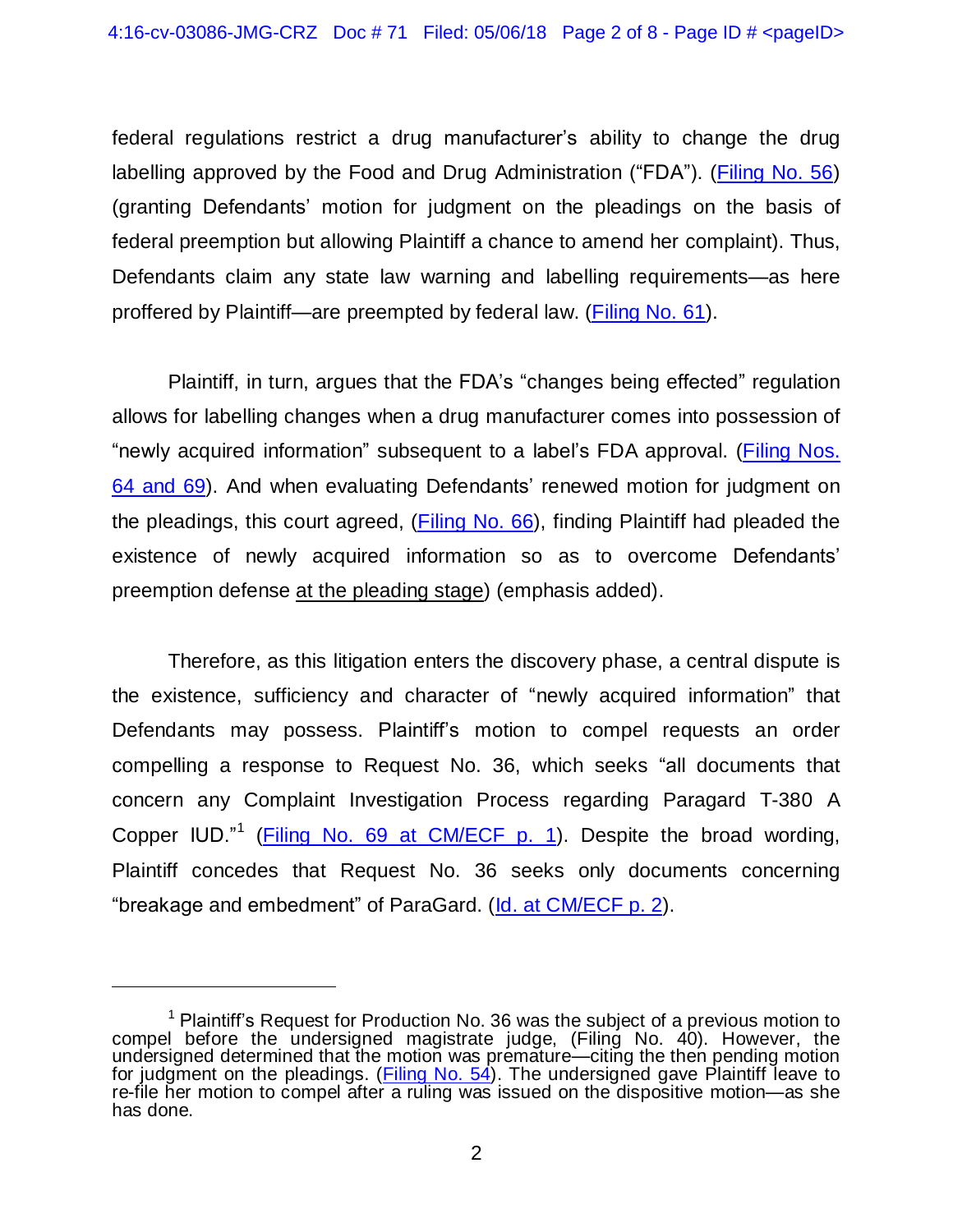To date, in response to Request No. 36, Defendants have produced only documents specifically related to the manufacturing "lot" in which Plaintiff's ParaGard device was produced. [\(Id\)](https://ecf.ned.uscourts.gov/doc1/11313955309). Plaintiff contends Defendants should be required to produce breakage and embedment information for all manufacturing lots of ParaGard spanning November 9, 2005 to present—not just for the lot specific to Plaintiff's device. [\(Id\)](https://ecf.ned.uscourts.gov/doc1/11313955309).

For the following reasons, Plaintiff's motion to compel will be granted in part, and denied in part.

## ANALYSIS

Generally speaking, the Federal Rules of Civil Procedure allow for discovery of "any nonprivileged matter that is relevant to any party's claim or defense and proportional to the needs of the case." Fed. R. Civ. P. [26\(b\)\(1\).](https://www.westlaw.com/Document/NCBF83860B96411D8983DF34406B5929B/View/FullText.html?transitionType=Default&contextData=(sc.Default)&VR=3.0&RS=da3.0) Thus, the proper scope of discovery embraces information that is not only relevant but also proportionate to the litigants' needs.

Relevancy<sup>2</sup>, for the purposes of discovery, includes "any matter that bears on, or that reasonably could lead to other matters that could bear on, any issue that is or may be in the case." [Oppenheimer](https://www.westlaw.com/Document/Ic1e0afe09c1e11d991d0cc6b54f12d4d/View/FullText.html?transitionType=Default&contextData=(sc.Default)&VR=3.0&RS=da3.0&fragmentIdentifier=co_pp_sp_780_351) Fund, Inc. v. Sanders, 437 U.S. 340, 351 [\(1978\).](https://www.westlaw.com/Document/Ic1e0afe09c1e11d991d0cc6b54f12d4d/View/FullText.html?transitionType=Default&contextData=(sc.Default)&VR=3.0&RS=da3.0&fragmentIdentifier=co_pp_sp_780_351) The proportionality analysis then requires the court to weigh "the importance of the issues at stake in the action, the amount in controversy, the parties' relative access to relevant information, the parties' resources, the

 $2$  The undersigned magistrate judge previously indicated on the record that the information sought in Plaintiff's Request No. 36 was relevant to Plaintiff's claims as originally pleaded. (*Filing No. 39*). However, in the intervening months, Plaintiff has abandoned her design and manufacturing defect claims. Therefore, the court will conduct the relevancy determination anew in light of Plaintiff's sole remaining claim failure to warn.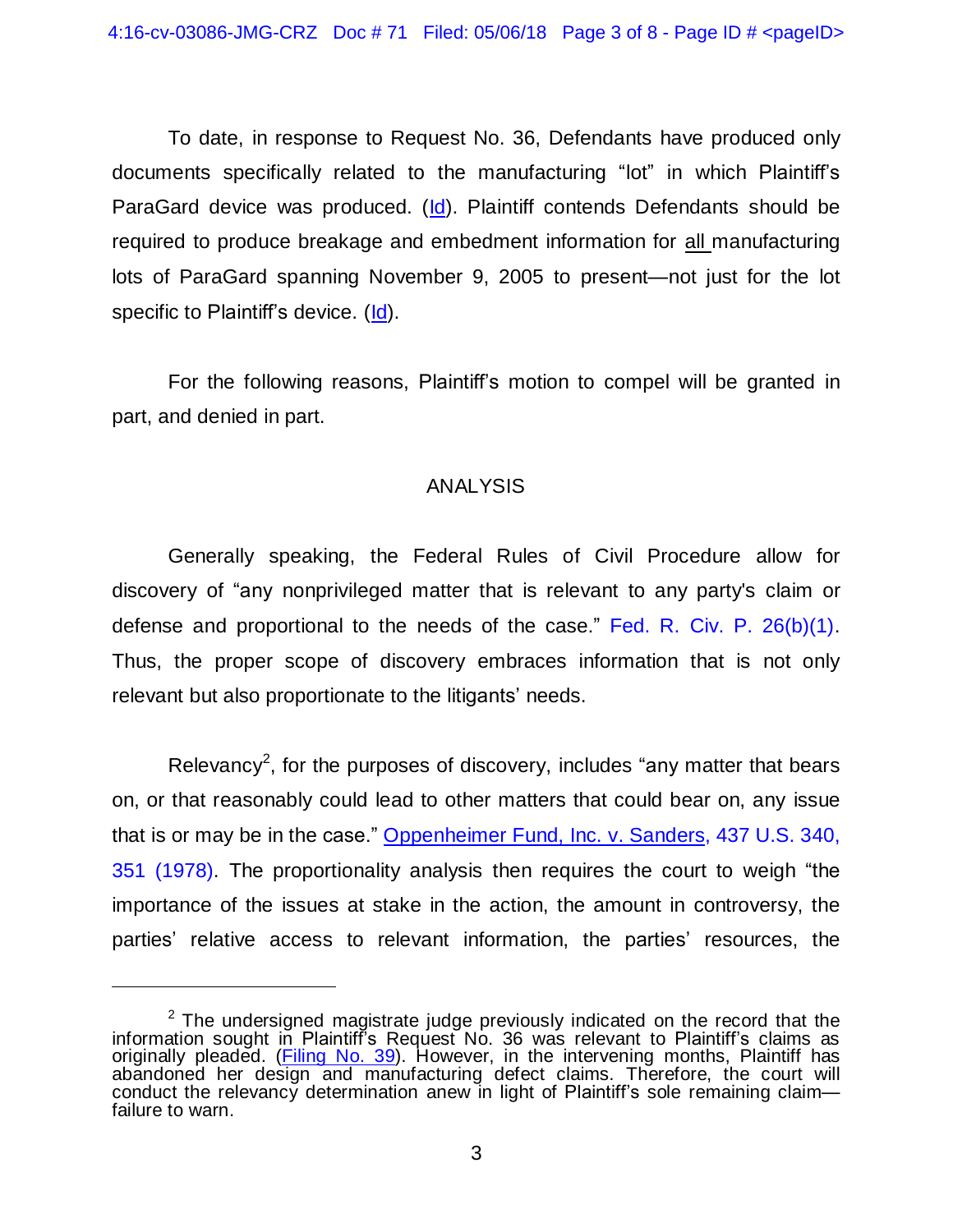importance of the discovery in resolving the issues, and whether the burden or expense of the proposed discovery outweighs its likely benefit." [Fed.](https://www.westlaw.com/Document/NCBF83860B96411D8983DF34406B5929B/View/FullText.html?transitionType=Default&contextData=(sc.Default)&VR=3.0&RS=da3.0) R. Civ. P.  $26(b)(1)$ .

Defendants argue against production, claiming the requested documents are not "newly acquired information" and are thereby irrelevant, unduly burdensome, and disproportionate to the needs of the case.

I. Relevancy

Whether Defendants possessed "newly acquired information," as defined by federal regulation, is an integral substantive issue in this case. The parties have conflicting views as to whether "documents that concern any Complaint Investigation Process," as targeted by Request No. 36, meet that regulatory definition. However, the court need not here resolve this substantive dispute to determine this information's relevancy.

"Information within [the] scope of discovery need not be admissible in evidence to be discoverable." Fed. R. Civ. P.  $26(b)(1)$ . Discovery is sufficiently relevant if it "appears reasonably calculated to lead to the discovery of admissible evidence." WWP, Inc. v. [Wounded](https://www.westlaw.com/Document/I88bd01d11e2b11e0aa23bccc834e9520/View/FullText.html?transitionType=Default&contextData=(sc.Default)&VR=3.0&RS=da3.0&fragmentIdentifier=co_pp_sp_506_1039) Warriors Family Support, Inc., 628 F.3d 1032, 1039 (8th Cir. [2011\)](https://www.westlaw.com/Document/I88bd01d11e2b11e0aa23bccc834e9520/View/FullText.html?transitionType=Default&contextData=(sc.Default)&VR=3.0&RS=da3.0&fragmentIdentifier=co_pp_sp_506_1039) (internal citation omitted). By narrowly focusing on whether these documents satisfy a federal regulatory definition, the parties employ too narrow a view of relevancy under Rule 26.

The correct inquiry is not whether the information sought is alone sufficient to substantiate Plaintiff's claim. The correct inquiry is whether the requests are reasonably calculated to lead to information that could bear on an issue in the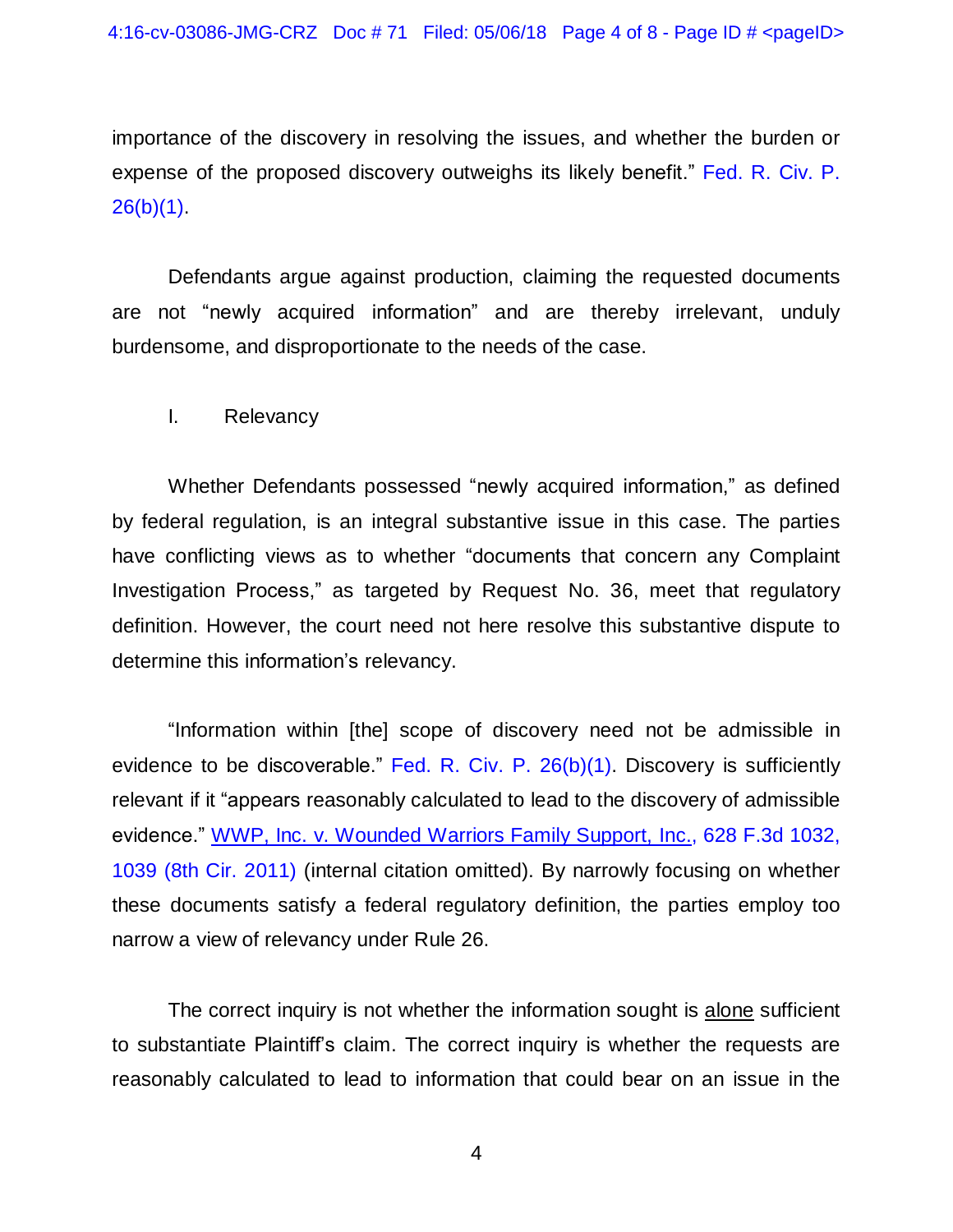case. Put differently, the documents sought in Request No. 36 do not have to themselves be "newly acquired information" if the request is reasonably calculated to lead to documents that are. By narrowly focusing on whether these documents satisfy a federal regulatory definition, both parties take a view unsupported by the broad scope of Rule 26—which does not limit relevancy "to the precise issues set out in the pleadings" and generally allows discovery "unless it is clear the information sought can have no possible bearing on the case." Ingram v. Covenant Care Midwest, Inc., No. [8:09CV110,](https://www.westlaw.com/Document/I99335db6641711dfa7ada84b8dc24cbf/View/FullText.html?transitionType=Default&contextData=(sc.Default)&VR=3.0&RS=da3.0&fragmentIdentifier=co_pp_sp_999_3) 2010 WL [1994866,](https://www.westlaw.com/Document/I99335db6641711dfa7ada84b8dc24cbf/View/FullText.html?transitionType=Default&contextData=(sc.Default)&VR=3.0&RS=da3.0&fragmentIdentifier=co_pp_sp_999_3) at \*3 (D. Neb. May 18, 2010).

Defendants indicate that the files sought by Request No. 36 are "created in the process of investigating product complaints" and "[t]here may be circumstances where information found in complaint investigation files might support a change in the manufacturing process." (Filing No. 70 at [CM/ECF](https://ecf.ned.uscourts.gov/doc1/11313965658?page=4) p. 4). The court finds this description instructive. Regardless of the manufacturing lot number of Plaintiff's ParaGuard or whether the complaint investigation files are themselves "newly acquired information," such files could lead to information or other admissible facts regarding whether Defendants received information warranting changing or expanding ParaGuard's product labelling.

Labelling provides information which Plaintiff may review when deciding whether to use ParaGuard as a contraceptive, with Defendants required to maintain and update that labeling with new safety information as it becomes available. (**Filing No. 66**, at CM/ECF p. 2). Thus, the information known by Defendants as of January 11, 2010, when Plaintiff decided to have the ParaGuard device inserted, may be relevant in deciding what the label should have stated at that time. [\(Filing No. 57, at CM/ECF p. 3,](https://ecf.ned.uscourts.gov/doc1/11313899991?page=3) ¶ 10). I am not, however, convinced that complaint investigation files received after that date are relevant.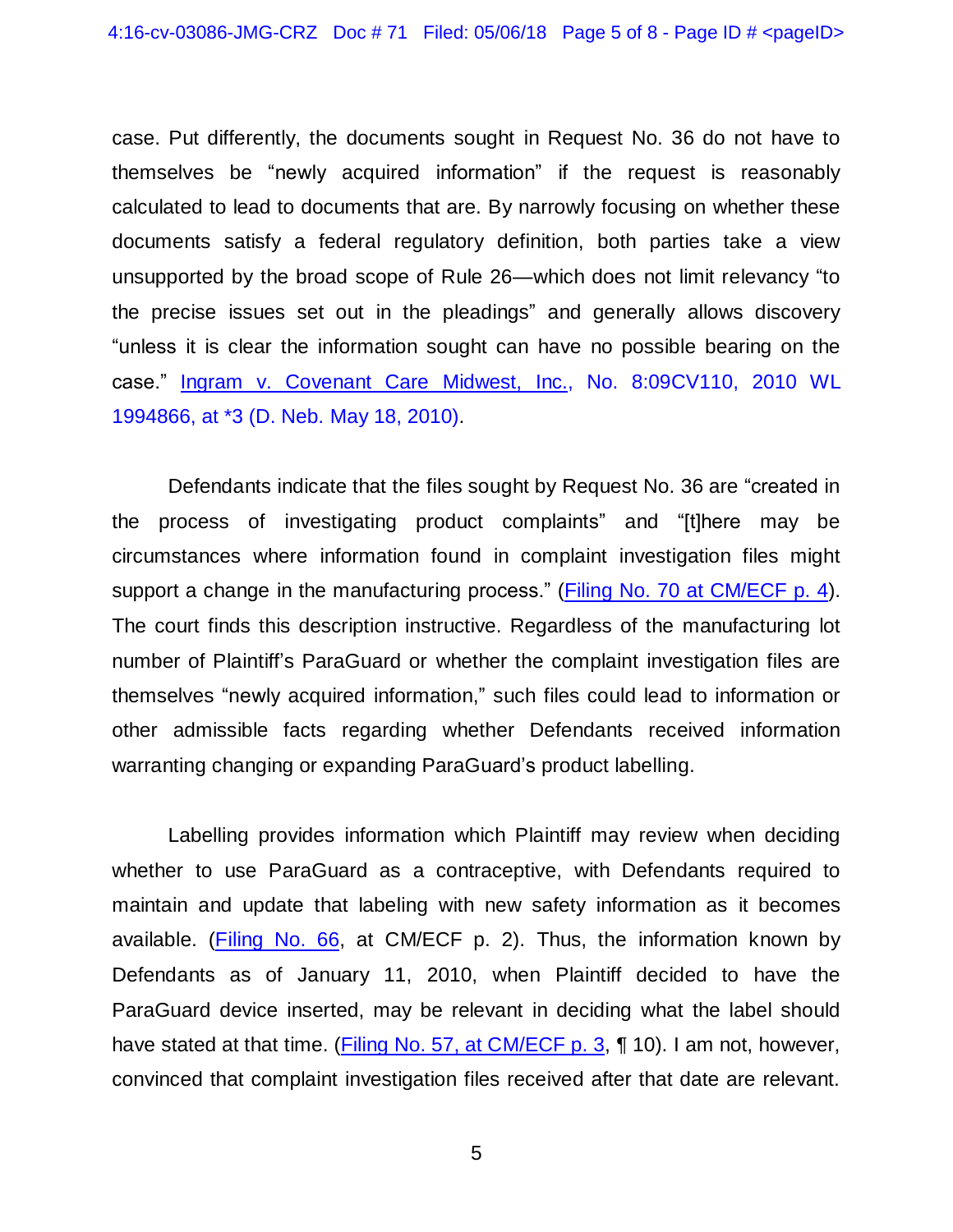Defendants' knowledge and conduct are not evaluated from the perspective of hindsight. Information received by Defendants after January 11, 2010—when Plaintiff made her decision to have ParaGuard inserted—cannot provide a basis for imposing labelling modification requirements on or before January 11, 2010.

Based on the foregoing, the court determines that for the period of November 9, 2005 through January 11, 2010, as to all lot numbers, Request No. 36 meets the relevancy threshold required by the federal rules.<sup>3</sup> As to documents received after January 11, 2010, the documents requested in Request No. 36 are not relevant.

II. Proportionality

The party resisting discovery may defeat a motion to compel information even information that is demonstrably relevant—if that party establishes that production would constitute an undue burden or an unreasonable hardship, and are thus disproportionate to the needs of the case. The parties' obligations are not satisfied by overly generalized or conclusory arguments. Instead, the parties must state—with some particularity—the bases for their assertions. [Doe](https://www.westlaw.com/Document/Iad42c5476b1e11e0b63e897ab6fa6920/View/FullText.html?transitionType=Default&contextData=(sc.Default)&VR=3.0&RS=da3.0&fragmentIdentifier=co_pp_sp_4637_981) v. [Nebraska,](https://www.westlaw.com/Document/Iad42c5476b1e11e0b63e897ab6fa6920/View/FullText.html?transitionType=Default&contextData=(sc.Default)&VR=3.0&RS=da3.0&fragmentIdentifier=co_pp_sp_4637_981) 788 F. Supp. 2d 975, 981 (D. Neb. 2011).

"The parties and the court have a collective responsibility to consider the proportionality of all discovery and consider it in resolving discovery disputes." Fed. R. Civ. P. 26 advisory [committee's](https://www.westlaw.com/Document/NCBF83860B96411D8983DF34406B5929B/View/FullText.html?transitionType=Default&contextData=(sc.Default)&VR=3.0&RS=da3.0) notes (201[5\).](https://www.westlaw.com/Document/NCBF83860B96411D8983DF34406B5929B/View/FullText.html?transitionType=Default&contextData=(sc.Default)&VR=3.0&RS=da3.0) Here, Defendants argue that production of documents regarding the Complaint Review Process, in

 $3$  The court notes that it the burden of the party seeking discovery to provide some basis for the information's importance to the case. [Hofer](https://www.westlaw.com/Document/I1e7b0e66950011d9bc61beebb95be672/View/FullText.html?transitionType=Default&contextData=(sc.Default)&VR=3.0&RS=da3.0&fragmentIdentifier=co_pp_sp_350_380) v. Mack Trucks, Inc., 981 F.2d 377, 380 (8th [Cir.1992\).](https://www.westlaw.com/Document/I1e7b0e66950011d9bc61beebb95be672/View/FullText.html?transitionType=Default&contextData=(sc.Default)&VR=3.0&RS=da3.0&fragmentIdentifier=co_pp_sp_350_380) The court agrees with Plaintiff's stated basis for the necessity of this discovery, and she has thus carried her burden, regardless of the court's broader view of relevancy.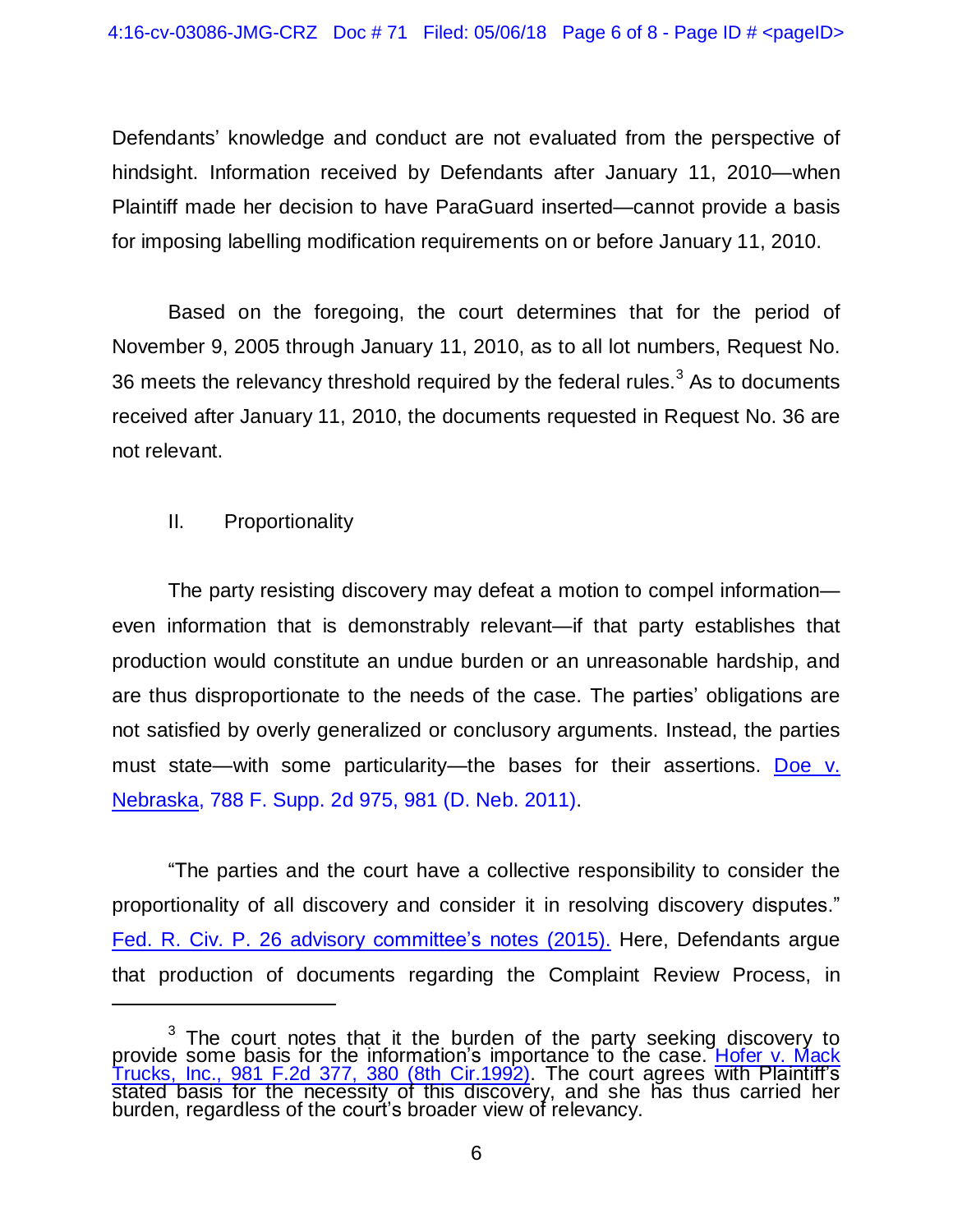compliance with Request No. 36, would cause a substantial burden to and hardship on Defendants, offering evidence and supporting declarations indicating production of all the requested documents would require approximately 85 hours to locate and review. (Filing No. 70 at [CM/ECF](https://ecf.ned.uscourts.gov/doc1/11313965658?page=10) pp. 10-11). Defendants indicate that the documents requested are housed in a tripartite system that will require search and review of documents across the three separate platforms. In addition, Defendants contend that production would unfairly burden already busy employees of the defendant companies and would saddle Defendants with unnecessary, additional legal expenses. [\(Id\)](https://ecf.ned.uscourts.gov/doc1/11313965658?page=10).

The court is sympathetic to the time and expense production of these documents may require. But "[t]he fact that production of documents would be burdensome and expensive and would hamper a party's business operation is not a reason for refusing to order production of relevant documents." [Wagner](https://www.westlaw.com/Document/I1696f64053f711d9b17ee4cdc604a702/View/FullText.html?transitionType=Default&contextData=(sc.Default)&VR=3.0&RS=da3.0&fragmentIdentifier=co_pp_sp_344_610) v. Dryvit [Systems,](https://www.westlaw.com/Document/I1696f64053f711d9b17ee4cdc604a702/View/FullText.html?transitionType=Default&contextData=(sc.Default)&VR=3.0&RS=da3.0&fragmentIdentifier=co_pp_sp_344_610) Inc., 208 F.R.D. 606, 610 (D. Neb. 2001) (internal citation omitted). The standard is whether the burden or expense is "undue" and whether the "hardship is unreasonable in the light of the benefits to be secured from the discovery." [Id.](https://www.westlaw.com/Document/I1696f64053f711d9b17ee4cdc604a702/View/FullText.html?transitionType=Default&contextData=(sc.Default)&VR=3.0&RS=da3.0)

In terms of access to the information, and the importance to the case, Plaintiff's arguments are availing. Defendants have exclusive access to these documents. Moreover, these documents are reasonably calculated to lead to information that could preclude Defendants' federal preemption defense, an issue of paramount importance to the substance of this dispute. In carefully weighing the information regarding Defendants' anticipated burden and expense, and the other factors of proportionality, the court finds the hardships are not undue or unreasonable and the requested information is not disproportionate to the needs of the case.